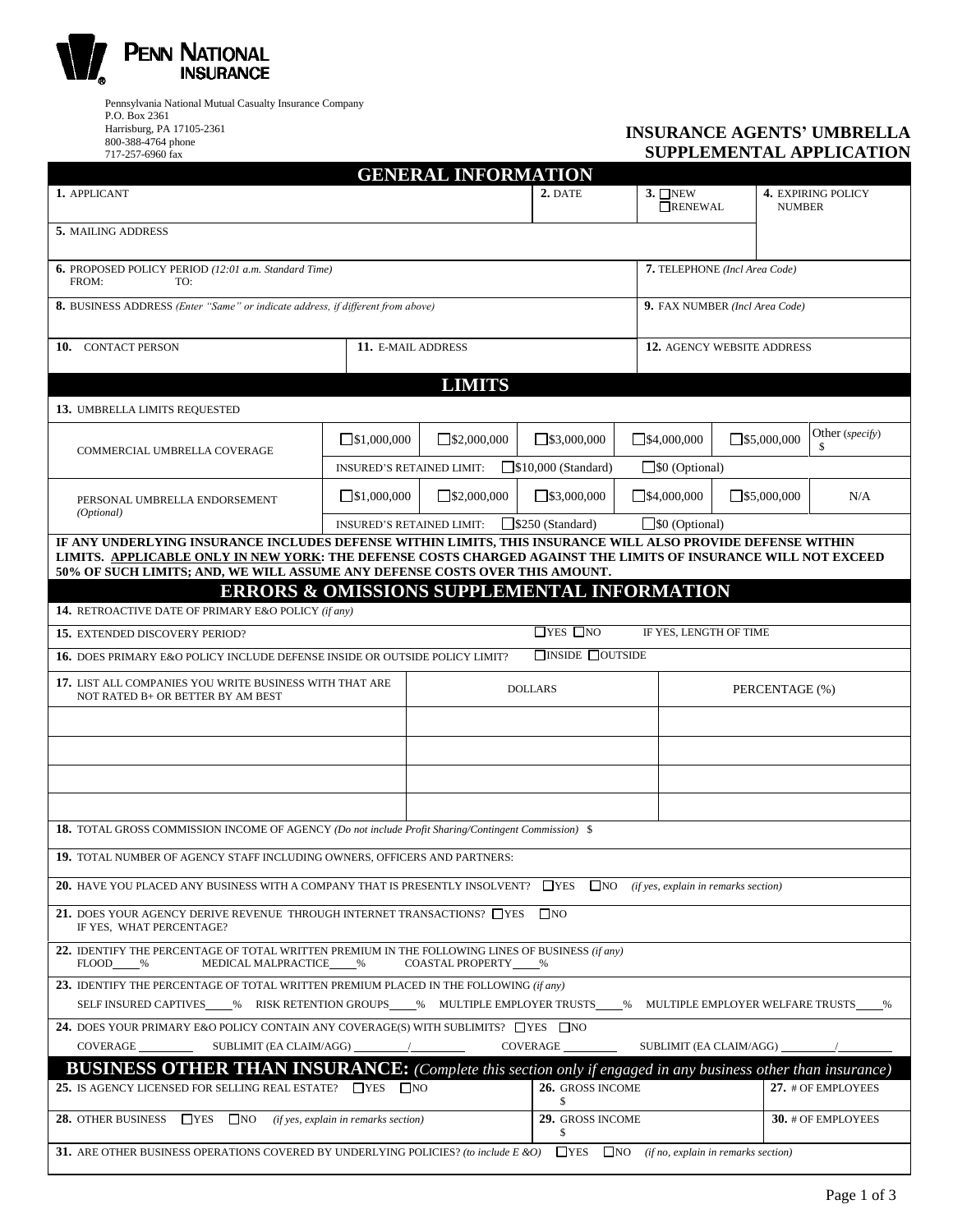|                                     |                                                                                                            |                       |                              | UNDERLYING EXPOSURES (OTHER THAN ERRORS & OMISSIONS)                                                          |                              |               |                     |                      |                           |                                              |               |                                                           |                                                         |                           |                 |                        |
|-------------------------------------|------------------------------------------------------------------------------------------------------------|-----------------------|------------------------------|---------------------------------------------------------------------------------------------------------------|------------------------------|---------------|---------------------|----------------------|---------------------------|----------------------------------------------|---------------|-----------------------------------------------------------|---------------------------------------------------------|---------------------------|-----------------|------------------------|
|                                     |                                                                                                            |                       |                              |                                                                                                               |                              |               | <b>AUTOMOBILE</b>   |                      |                           |                                              |               |                                                           |                                                         |                           |                 |                        |
| 33.                                 |                                                                                                            |                       |                              | 32. TOTAL NUMBER OF AUTOS OWNED OR LEASED BY THE AGENCY:<br>ANY DRIVERS UNDER THE AGE OF 25? $\Box$ YES       | $\square$ NO                 |               |                     |                      |                           |                                              |               |                                                           |                                                         |                           |                 |                        |
| 34.                                 |                                                                                                            |                       |                              | PROVIDE THE NAMES, DATES OF BIRTH, AND DRIVERS LICENSE NUMBERS FOR ALL DRIVERS                                |                              |               |                     |                      |                           |                                              |               |                                                           |                                                         |                           |                 |                        |
|                                     |                                                                                                            |                       | <b>NAME OF DRIVER</b>        |                                                                                                               |                              |               |                     | <b>DATE OF BIRTH</b> |                           |                                              |               |                                                           | DRIVERS LICENSE NUMBER                                  |                           |                 |                        |
|                                     |                                                                                                            |                       |                              |                                                                                                               |                              |               |                     |                      |                           |                                              |               |                                                           |                                                         |                           |                 |                        |
|                                     |                                                                                                            |                       |                              |                                                                                                               |                              |               |                     |                      |                           |                                              |               |                                                           |                                                         |                           |                 |                        |
|                                     |                                                                                                            |                       |                              |                                                                                                               |                              |               |                     |                      |                           |                                              |               |                                                           |                                                         |                           |                 |                        |
|                                     |                                                                                                            |                       |                              |                                                                                                               |                              |               |                     |                      |                           |                                              |               |                                                           |                                                         |                           |                 |                        |
|                                     |                                                                                                            |                       |                              |                                                                                                               |                              |               | <b>WATERCRAFT</b>   |                      |                           |                                              |               |                                                           |                                                         |                           |                 |                        |
| 35.                                 |                                                                                                            |                       |                              | WATERCRAFT: LIST ALL WTERCRAFT OWNED                                                                          |                              |               |                     | <b>WATERCRAFT IS</b> |                           |                                              | <b>NUMBER</b> | <b>APPLICANT</b>                                          |                                                         |                           |                 | <b>USE OF</b>          |
| <b>YEAR</b>                         |                                                                                                            | <b>MAKE</b>           | <b>MODEL</b>                 | DOCKED AT                                                                                                     | <b>HORSE</b><br><b>POWER</b> | <b>LENGTH</b> | IN-<br><b>BOARD</b> | OUT-<br><b>BOARD</b> | <b>INBOARD</b><br>OUTBOAR | OF PAS-<br><b>SENGERS</b>                    | <b>SLEEPS</b> | <b>IS OWNER</b>                                           | <b>LEASES</b>                                           | LOANS/<br><b>RENTS TO</b> | <b>BUSINESS</b> | WATERCRAFT<br>PLEASURE |
|                                     |                                                                                                            |                       |                              |                                                                                                               |                              |               |                     |                      | D                         |                                              |               |                                                           |                                                         | <b>OTHERS</b>             | $\%$            | %                      |
|                                     |                                                                                                            |                       |                              |                                                                                                               |                              |               |                     |                      |                           |                                              |               |                                                           |                                                         |                           | %               | $\%$                   |
|                                     |                                                                                                            |                       |                              | 36. ANY WATERCRAFT ABOVE USED FOR WATER SKIING?                                                               |                              |               |                     |                      |                           |                                              |               |                                                           | 37. ANY WATERCRAFT CHARTERED DURING THIS POLICY PERIOD? |                           |                 |                        |
|                                     |                                                                                                            | $\Box$ YES $\Box$ NO  |                              |                                                                                                               |                              |               |                     |                      |                           |                                              |               | $\Box$ YES $\Box$ NO (if yes, explain in remarks section) |                                                         |                           |                 |                        |
|                                     |                                                                                                            |                       |                              |                                                                                                               |                              |               | $\square$ NO        | <b>AIRCRAFT</b>      |                           |                                              |               |                                                           |                                                         |                           |                 |                        |
|                                     |                                                                                                            |                       |                              | <b>38.</b> ANY AIRCRAFT OWNED OR LEASED BY APPLICANT? TYES                                                    |                              |               |                     |                      |                           |                                              |               |                                                           |                                                         |                           |                 |                        |
|                                     |                                                                                                            |                       |                              | 39. ANY AIRCRAFT CHARTERED DURING THIS POLICY PERIOD?<br>$YES$ NO <i>(if yes, explain in remarks section)</i> |                              |               |                     |                      |                           |                                              |               |                                                           |                                                         |                           |                 |                        |
| 40.                                 |                                                                                                            |                       | DOES AGENCY INSURE AIR SHOW? | $\Box$ YES                                                                                                    | $\square$ NO                 |               |                     |                      |                           |                                              |               |                                                           |                                                         |                           |                 |                        |
|                                     |                                                                                                            |                       |                              |                                                                                                               |                              |               |                     |                      | <b>LOSS EXPERIENCE</b>    |                                              |               |                                                           |                                                         |                           |                 |                        |
|                                     |                                                                                                            |                       |                              | 41. CLAIM EXPERIENCE (GL OR BOP, EMPLOYERS' LIABILITY, AUTO)                                                  |                              |               |                     |                      |                           | DATE OF CLAIM                                |               |                                                           | <b>AMOUNT RESERVED</b>                                  |                           | <b>AMOUNT</b>   |                        |
|                                     | DESCRIBE ALL CLAIMS DURING THE PAST FIVE YEARS WHICH INVOLVED<br>PAYMENTS/RESERVES IN EXCESS OF \$250,000. |                       |                              |                                                                                                               |                              |               | MO DAY YR           |                      |                           |                                              |               |                                                           | <b>PAID</b>                                             |                           |                 |                        |
|                                     |                                                                                                            |                       |                              |                                                                                                               |                              |               |                     |                      |                           | \$                                           |               | \$                                                        |                                                         |                           |                 |                        |
|                                     |                                                                                                            |                       |                              |                                                                                                               |                              |               |                     |                      |                           |                                              | \$            |                                                           | $\mathsf{\$}$                                           |                           |                 |                        |
| $\mathbf{\hat{s}}$<br>$\mathsf{\$}$ |                                                                                                            |                       |                              |                                                                                                               |                              |               |                     |                      |                           |                                              |               |                                                           |                                                         |                           |                 |                        |
|                                     |                                                                                                            |                       |                              |                                                                                                               |                              |               |                     |                      |                           |                                              |               |                                                           |                                                         |                           |                 |                        |
|                                     |                                                                                                            |                       |                              |                                                                                                               |                              |               |                     |                      |                           | <b>EXCESS EMPLOYMENT PRACTICES LIABILITY</b> |               |                                                           |                                                         |                           |                 |                        |
| 42.                                 |                                                                                                            |                       |                              | INCLUDE EXCESS EMPLOYMENT PRACTICES LIABILITY COVERAGE? (\$1,000,000 minimum underlying limit required)       |                              |               |                     |                      |                           |                                              |               |                                                           | $\Box$ YES $\Box$ NO                                    |                           |                 |                        |
| 43.                                 |                                                                                                            | $\square$ \$1,000,000 |                              | EXCESS EMPLOYMENT PRACTICES LIABILITY LIMITS REQUESTED (choose one)<br>$\Box$ \$2,000,000                     |                              |               |                     |                      |                           |                                              |               |                                                           |                                                         |                           |                 |                        |
|                                     |                                                                                                            |                       |                              | <b>ITEMS REQUIRED WITH APPLICATION SUBMISSION</b>                                                             |                              |               |                     |                      |                           |                                              |               |                                                           |                                                         |                           |                 |                        |
|                                     |                                                                                                            |                       |                              |                                                                                                               |                              |               |                     |                      |                           |                                              |               |                                                           |                                                         |                           |                 |                        |
|                                     |                                                                                                            |                       |                              | 1) Copy of primary E&O application                                                                            |                              |               |                     |                      |                           |                                              |               |                                                           |                                                         |                           |                 |                        |
|                                     |                                                                                                            |                       |                              |                                                                                                               |                              |               |                     |                      |                           |                                              |               |                                                           |                                                         |                           |                 |                        |
|                                     |                                                                                                            |                       |                              | 2) Copy of each underlying policy declarations: Auto, GL or BOP, Employers' Liability, and E&O                |                              |               |                     |                      |                           |                                              |               |                                                           |                                                         |                           |                 |                        |
|                                     |                                                                                                            |                       |                              | (refer to state rate sheet for underlying policy limit requirements)                                          |                              |               |                     |                      |                           |                                              |               |                                                           |                                                         |                           |                 |                        |
|                                     |                                                                                                            |                       |                              | 3) If requested umbrella limit is greater than 5M, or if there have been $E&O$ claims in the past five        |                              |               |                     |                      |                           |                                              |               |                                                           |                                                         |                           |                 |                        |
|                                     |                                                                                                            |                       |                              | years, submit five year currently-valued E&O loss runs.                                                       |                              |               |                     |                      |                           |                                              |               |                                                           |                                                         |                           |                 |                        |
|                                     |                                                                                                            |                       |                              |                                                                                                               |                              |               |                     |                      |                           |                                              |               |                                                           |                                                         |                           |                 |                        |
|                                     | 4)                                                                                                         |                       |                              | For each owner/officer applying for the personal umbrella endorsement, attach:                                |                              |               |                     |                      |                           |                                              |               |                                                           |                                                         |                           |                 |                        |
|                                     |                                                                                                            |                       |                              | -Accord 83 (Personal Umbrella Application)                                                                    |                              |               |                     |                      |                           |                                              |               |                                                           |                                                         |                           |                 |                        |
|                                     |                                                                                                            |                       |                              | -Copies of underlying personal policy declarations pages to be covered by personal umbrella                   |                              |               |                     |                      |                           |                                              |               |                                                           |                                                         |                           |                 |                        |
|                                     |                                                                                                            |                       |                              | 5) If excess Employment Practices Liability is requested, attach:                                             |                              |               |                     |                      |                           |                                              |               |                                                           |                                                         |                           |                 |                        |
|                                     | -Copy of primary Employment Practices Liability application                                                |                       |                              |                                                                                                               |                              |               |                     |                      |                           |                                              |               |                                                           |                                                         |                           |                 |                        |
|                                     | -Five year currently-valued Employment Practices Liability loss runs                                       |                       |                              |                                                                                                               |                              |               |                     |                      |                           |                                              |               |                                                           |                                                         |                           |                 |                        |
|                                     |                                                                                                            |                       |                              |                                                                                                               |                              |               |                     |                      |                           |                                              |               |                                                           |                                                         |                           |                 |                        |
|                                     |                                                                                                            |                       |                              |                                                                                                               |                              |               |                     |                      |                           |                                              |               |                                                           |                                                         |                           |                 |                        |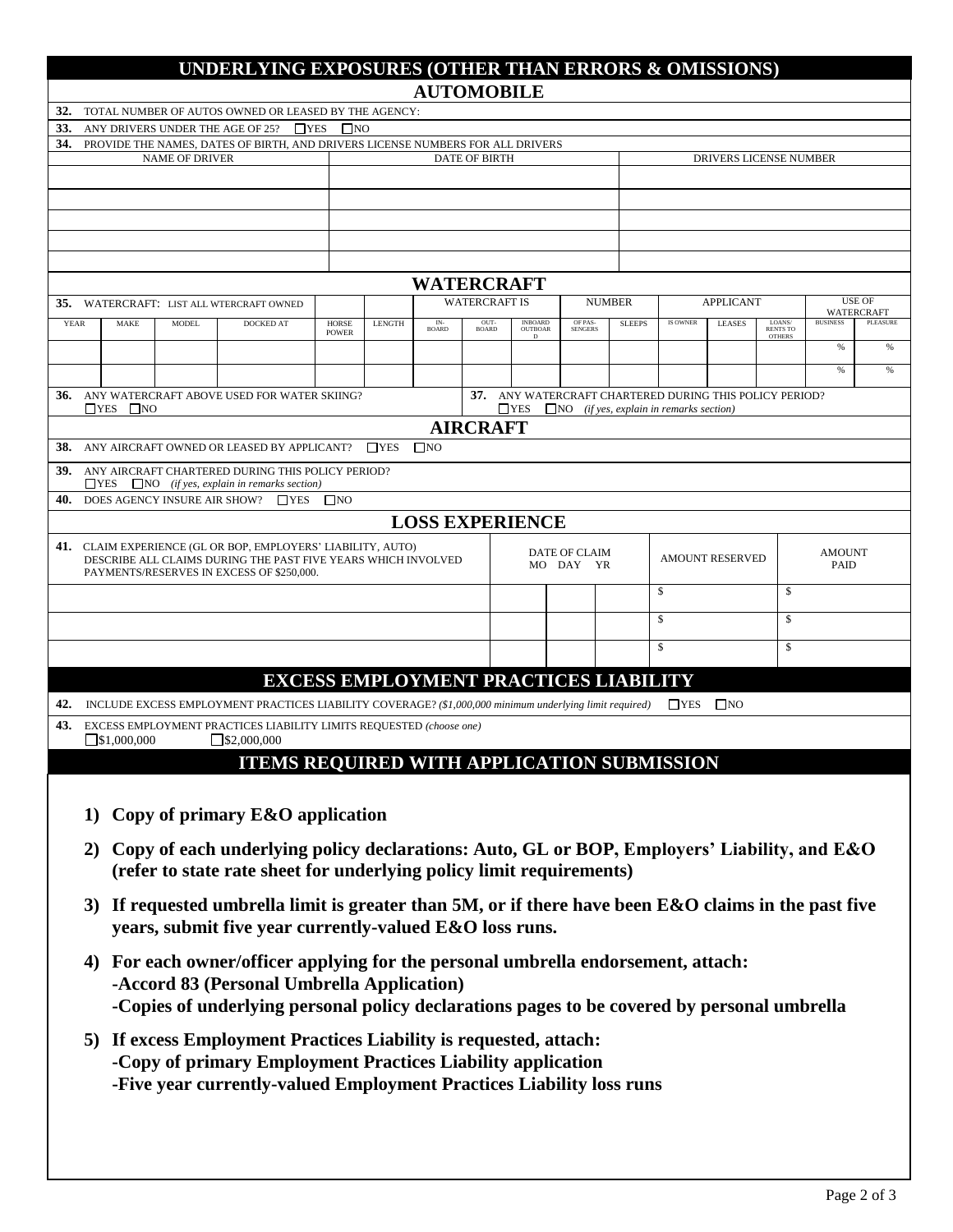ANY PERSON WHO KNOWINGLY AND WITH INTENT TO DEFRAUD ANY INSURANCE COMPANY OR OTHER PERSON, FILES AN APPLICATION FOR INSURANCE CONTAINING ANY FALSE INFORMATION OR CONCEALS, FOR THE PURPOSE OF MISLEADING, INFORMATION CONCERNING ANY FACT MATERIAL THERETO, COMMITS A FRAUDULENT INSURANCE ACT, WHICH IS A CRIME AND SUBJECTS THE PERSON TO CRIMINAL AND (NY: SUBSTANTIAL) CIVIL PENALTIES. (Not applicable in NE, NY, OH or OR. In DC, TN and VA insurance benefits may also be denied.)

#### **APPLICABLE IN NEW YORK ONLY:**

ANY PERSON WHO KNOWINGLY AND WITH INTENT TO DEFRAUD ANY INSURANCE COMPANY OR OTHER PERSON FILES AN APPLICATION FOR INSURANCE OR STATEMENT OF CLAIM CONTAINING ANY MATERIALLY FALSE INFORMATION, OR CONCEALS FOR THE PURPOSE OF MISLEADING, INFORMATION CONCERNING ANY FACT MATERIAL THERETO, COMMITS A FRAUDULENT INSURANCE ACT, WHICH IS A CRIME, AND SHALL ALSO BE SUBJECT TO A CIVIL PENALTY NOT TO EXCEED FIVE THOUSAND DOLLARS AND THE STATED VALUE OF THE CLAIM FOR EACH SUCH VIOLATION.

#### **IMPORTANT**

THE STATEMENTS (ANSWERS) GIVEN ABOVE ARE TRUE AND ACCURATE. THE APPLICANT HAS NOT WILLFULLY CONCEALED OR MISREPRESENTED ANY MATERIAL FACT OR CIRCUMSTANCE CONCERNING THIS APPLICATION. THIS APPLICATION DOES NOT CONSTITUTE A BINDER.

\_\_\_\_\_\_\_\_\_\_\_\_\_\_\_\_\_\_\_\_\_\_\_\_\_\_\_\_\_\_\_\_\_\_\_\_\_\_\_\_\_\_\_\_\_\_\_\_\_\_\_\_\_\_\_\_ \_\_\_\_\_\_\_\_\_\_\_\_\_\_\_\_\_\_\_\_\_\_\_\_\_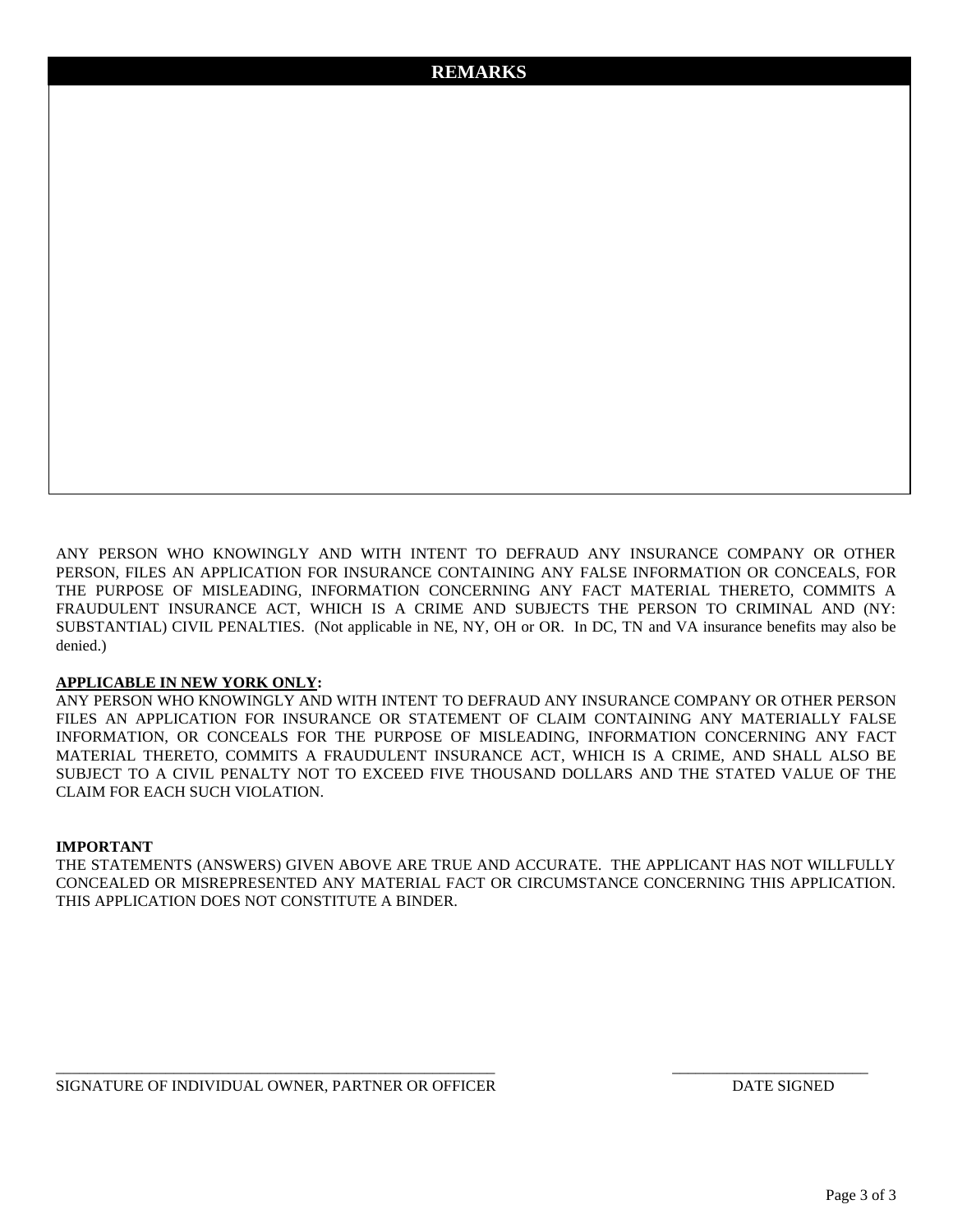

Pennsylvania National Mutual Casualty Insurance Company Penn National Security Insurance Company P.O. Box 2361 Harrisburg, PA 17105-2361 800-388-4764 phone 717-257-6960 fax

## **INSURANCE AGENT'S COMMERCIAL SUPPLEMENT**

| <b>TOTAL WRITTEN</b>                                                                                                                                                                                   | PERCENTAGE OF                                                                                          |                                                                               |  |  |  |  |
|--------------------------------------------------------------------------------------------------------------------------------------------------------------------------------------------------------|--------------------------------------------------------------------------------------------------------|-------------------------------------------------------------------------------|--|--|--|--|
| <b>PREMIUM: SHOW</b>                                                                                                                                                                                   | <b>PROPERTY &amp;</b>                                                                                  |                                                                               |  |  |  |  |
| PERCENTAGE OF TOTAL                                                                                                                                                                                    | <b>CASUALTY</b> business placed                                                                        |                                                                               |  |  |  |  |
| <b>WRITTEN PREMIUM</b>                                                                                                                                                                                 |                                                                                                        |                                                                               |  |  |  |  |
| $\%$<br>1. PROPERTY                                                                                                                                                                                    | 7. DIRECT WITH CARRIERS %                                                                              | 12. AS BROKER* (including<br>surplus lines)<br>$\%$                           |  |  |  |  |
| 2. CASUALTY<br>$\%$                                                                                                                                                                                    | 8. THROUGH BROKERS INC<br><b>SURPLUS LINES</b><br>$\%$                                                 | 13. AS MGA<br>$\%$                                                            |  |  |  |  |
| 3. AVIATION<br>%                                                                                                                                                                                       | 9. THROUGH MGAs<br>%                                                                                   |                                                                               |  |  |  |  |
| 4. BOND<br>$\frac{0}{6}$                                                                                                                                                                               | <b>10. THROUGH RETAIL AGENCIES</b><br>%                                                                |                                                                               |  |  |  |  |
| 5. PROFESSIONAL<br>$\%$                                                                                                                                                                                | <b>11. THROUGH OTHER INSURANCE</b><br><b>INTERMEDIARIES</b><br>$\sim$ $\sim$ $\sim$<br><b>Describe</b> | * ARE E&O CERTIFICATES OF<br><b>INSURANCE REQUIRED FROM</b><br>SUB-PRODUCERS? |  |  |  |  |
| 6. OTHER<br>%                                                                                                                                                                                          |                                                                                                        |                                                                               |  |  |  |  |
| not include Profit Sharing/Contingent Commission) \$                                                                                                                                                   | 14. TOTAL GROSS COMMISSION INCOME OF AGENCY; INCLUDING LIFE & HEALTH (Do                               |                                                                               |  |  |  |  |
| 15. DURING THE PAST 5 YEARS HAVE ANY CLAIMS, SUITS, PROCEEDINGS OR CLAIMS FOR DAMAGES BEEN MADE AGAINST THE APPLICANT<br>OR ANY PROPOSED INSURED? IF YES, PLEASE ATTACH 5 YEAR LOSS RUNS WITH DETAILS. |                                                                                                        |                                                                               |  |  |  |  |

### **Number of Personnel:** *(Each individual should be counted only once)*

| <b>POSITION</b>                                       | <b>FULL-TIME</b> | <b>PART-TIME</b> |
|-------------------------------------------------------|------------------|------------------|
| Total Staff; including owners, officers, and partners |                  |                  |
| <b>Exclusive, Non-Employee Producers</b>              |                  |                  |
| <b>Non-exclusive, Non-employee Producers</b>          |                  |                  |

**Reminder: If Personal Umbrella Coverage is applicable, please attach a completed Personal Umbrella ACORD 83 application.**